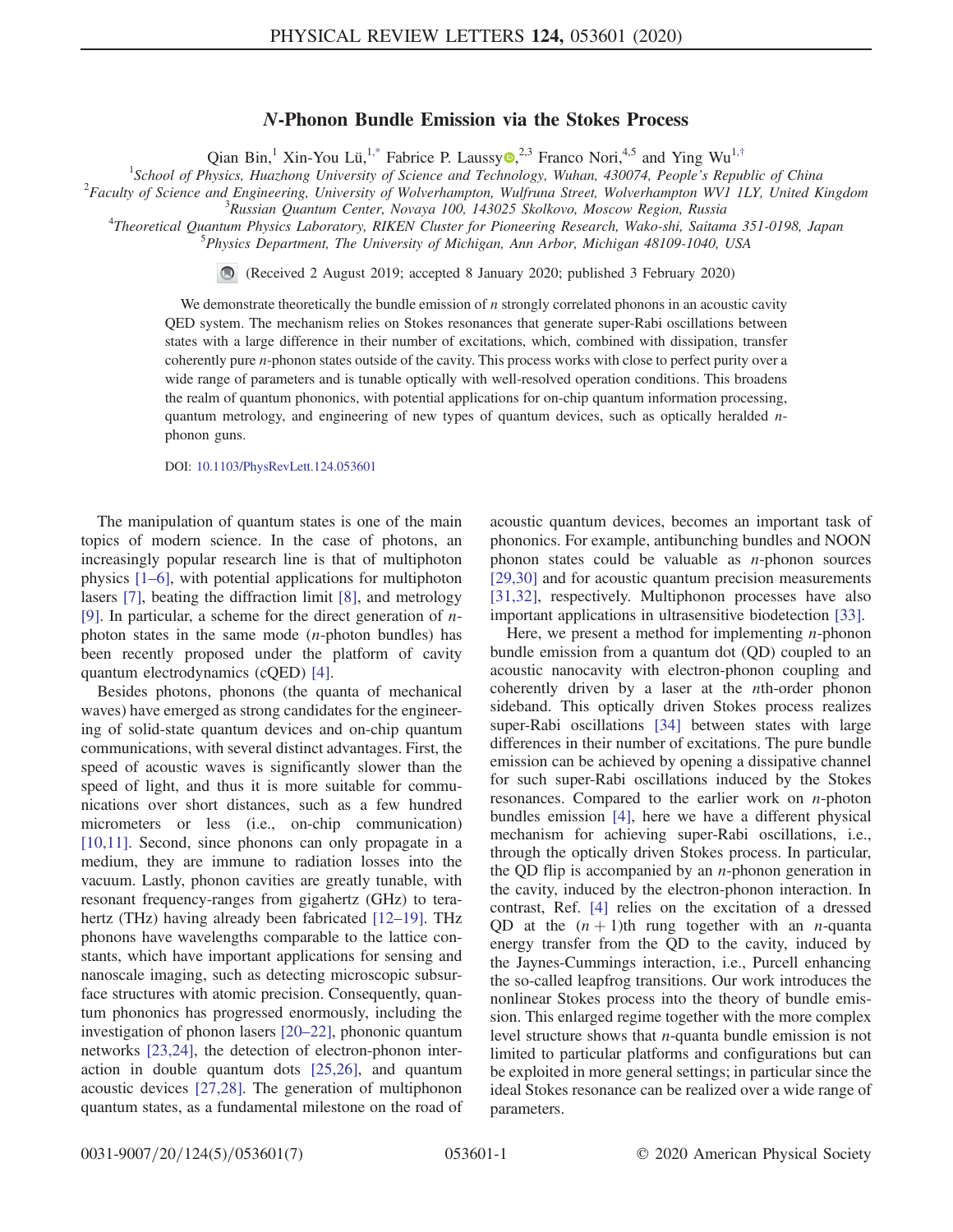The different mechanism leads to a series of exclusive advantages featured by our proposal. Our implementation is robust to varying electron-phonon coupling strengths and/or driving strengths, which only change the resonant conditions. This leaves much room to achieve  $n$ -phonon bundle emission and optimize its purity. We find close to 99% two-phonon emission and 97% three-phonon emission with today's figures of merit [12–[15\].](#page-4-8) Moreover, here we have the mixed phonon-photon emission, which allows us to efficiently and conveniently isolate the useful strongly correlated n-phonon emission from the other (optical) deexcitation channels. This could be used for the realization of optical heralded n-phonon lasers and guns. Our work opens potential applications for on-chip quantum communications, e.g., transferring quantum information with bundles of phonons in future on-chip quantum networks [\[35,36\].](#page-5-8) It also provides the important family of nonlinear Stokes processes with a new type of quantum engineering, besides the widely applied photon and phonon manipulations, such as the generation of paired photons [\[37\],](#page-5-9) electromagnetically induced transparency [\[38\]](#page-5-10), sideband cooling of mechanical oscillators [\[39\]](#page-5-11), etc., [\[40,41\]](#page-5-12).

Model and Stokes resonance.—We consider a phonon cQED model, with a QD coupled to a single-phonon mode of an acoustic nanocavity with electron-phonon coupling  $\lambda$ , as shown in Fig. [1\(a\)](#page-1-0). The QD is a two-level system with conduction-band state  $|c\rangle$ , valence-band state  $|v\rangle$ , and band-gap frequency  $\omega_{\sigma}$ . The QD is driven by an optical

<span id="page-1-0"></span>

FIG. 1. (a) Scheme of the model and of the Stokes resonances in the frequency domain. The Stokes resonance is realized when a laser pumps the nth-order phonon sideband, which corresponds to (b) an ideal Raman process. For large electron-phonon coupling and pumping-laser intensity, the energy structure changes to that of the strong coupling regime  $\lambda \sim \omega_b$  (c) and of the strong driving (Mollow) regime  $\Omega \sim \omega_b$  (d). Panel (d) shows the case of two-phonon resonance, where the states  $|n, +\rangle$  and  $|n + 2, -\rangle$  are degenerate. The dashed arrows in (d) represent the energy gap between two manifolds. Here,  $x =$  $(b+b^{\dagger})/2$  is the position quadrature of the cavity mode, and  $x_{ZPF}$  is the corresponding zero-point fluctuation.

laser with frequency  $ω<sub>L</sub>$  and amplitude Ω. The system Hamiltonian reads  $(h = 1)$ 

$$
H = \omega_b b^{\dagger} b + \omega_{\sigma} \sigma^{\dagger} \sigma + \lambda \sigma^{\dagger} \sigma (b^{\dagger} + b) + \Omega (e^{i\omega_L t} \sigma + e^{-i\omega_L t} \sigma^{\dagger}),
$$
 (1)

where  $b^{\dagger}$  (b) is the creation (annihilation) operator of the phonon mode with resonance frequency  $\omega_b$  and  $\sigma = |v\rangle\langle c|$  $(\sigma^{\dagger})$  is the Pauli annihilation (creation) operator for the QD. Over a wide range of parameters, this system displays Stokes resonances associated with the periodic generation of n phonons in the acoustic cavity.

First, in the parameter regime  $\Omega, \lambda \ll \omega_b$ , where the influence on the energy structure of the electron-phonon coupling and driving laser can be ignored, the eigenstates of the system are given by the product states  $|n, c/v\rangle$ . As shown in Fig. [1\(b\),](#page-1-0) the ideal Stokes resonance between states  $|0, v\rangle$ ,  $|0, c\rangle$ , and  $|n, c\rangle$  is realized when the QD is driven at the frequency of the *n*th-order phonon sideband, i.e.,  $\Delta = \omega_{\sigma} - \omega_{L} = -n\omega_{b}$ . Specifically, the QD flip is accompanied by the emission of  $n$  phonons into the acoustic cavity, induced by the electron-phonon interaction. One can obtain by perturbation theory the approximate Stokes transition rate between  $|0, v\rangle$  and  $|n, c\rangle$ , leading to their super-Rabi oscillations at rate  $\Omega_{\text{eff}}^{(n)} =$  $\Omega(\lambda/\omega_b)^n/\sqrt{n!}$  [\[42\].](#page-5-13)

Second, in the parameter regime  $\lambda \sim \omega_b$ , the strong electron-phonon coupling changes the energy structure, leading to different Stokes resonance conditions. This brings the system Hamiltonian to

$$
H = \omega_b b^{\dagger} b + \tilde{\omega}_\sigma \sigma^{\dagger} \sigma + \Omega [\sigma^{\dagger} e^{-i\omega_L t + \frac{\lambda}{\omega_b} (b^{\dagger} - b)} + \text{H.c.}] \tag{2}
$$

through a displaced transformation  $H \to DHD^{\dagger}$ , where  $D = \exp\left[ (\lambda/\omega_b) \sigma^{\dagger} \sigma(b^{\dagger} - b) \right]$ , with  $\tilde{\omega}_{\sigma} = \omega_{\sigma} - \lambda^2/\omega_b$  the rescaled flip frequency of the QD. The reduced Hamiltonian is similar to that describing a trapped ion [\[44\]](#page-5-14), with *n*-phonon Stokes resonances at  $\Delta = \Delta_n(\lambda) =$  $\lambda^2/\omega_b - n\omega_b$ , as shown in Fig. [1\(c\),](#page-1-0) with the product state  $|n, c\rangle$  being replaced by the displaced state  $|\tilde{n}, c\rangle = D|n, c\rangle$ . The *n*-phonon assisted Stokes transition rate becomes  $\Omega_{\text{eff}}^{(n)} = \Omega e^{-\lambda^2/2\omega_b^2} (\lambda/\omega_b)^n / \sqrt{n!}$  [\[42\]](#page-5-13).

Third, in the parameter regime  $\Omega \sim \omega_b$ , strong driving by the laser dresses the QD, and forms a Mollow ladder of manifolds, separated by the energy of the laser. As shown in Fig. [1\(d\),](#page-1-0) each manifold consists of many equidistant dressed states  $|n, \pm \rangle$ , which is different from the usual Mollow ladder in the optical cQED systems [45–[48\].](#page-6-0) The dressed eigenstates of the QD are  $|\pm\rangle = c_{\pm}|v\rangle \pm c_{\mp}|c\rangle$ , where  $c_{\pm} = \sqrt{2}\Omega/(\Delta^2 + 4\Omega^2 \pm \Delta\sqrt{\Delta^2 + 4\Omega^2})^{1/2}$ , with corresponding eigenvalues  $E_{\vert \pm \rangle} = \Delta/2 \pm \sqrt{\Delta^2 + 4\Omega^2}/2$ . In this regime, n-phonon assisted Stokes resonances can still be realized. This occurs when the laser drives the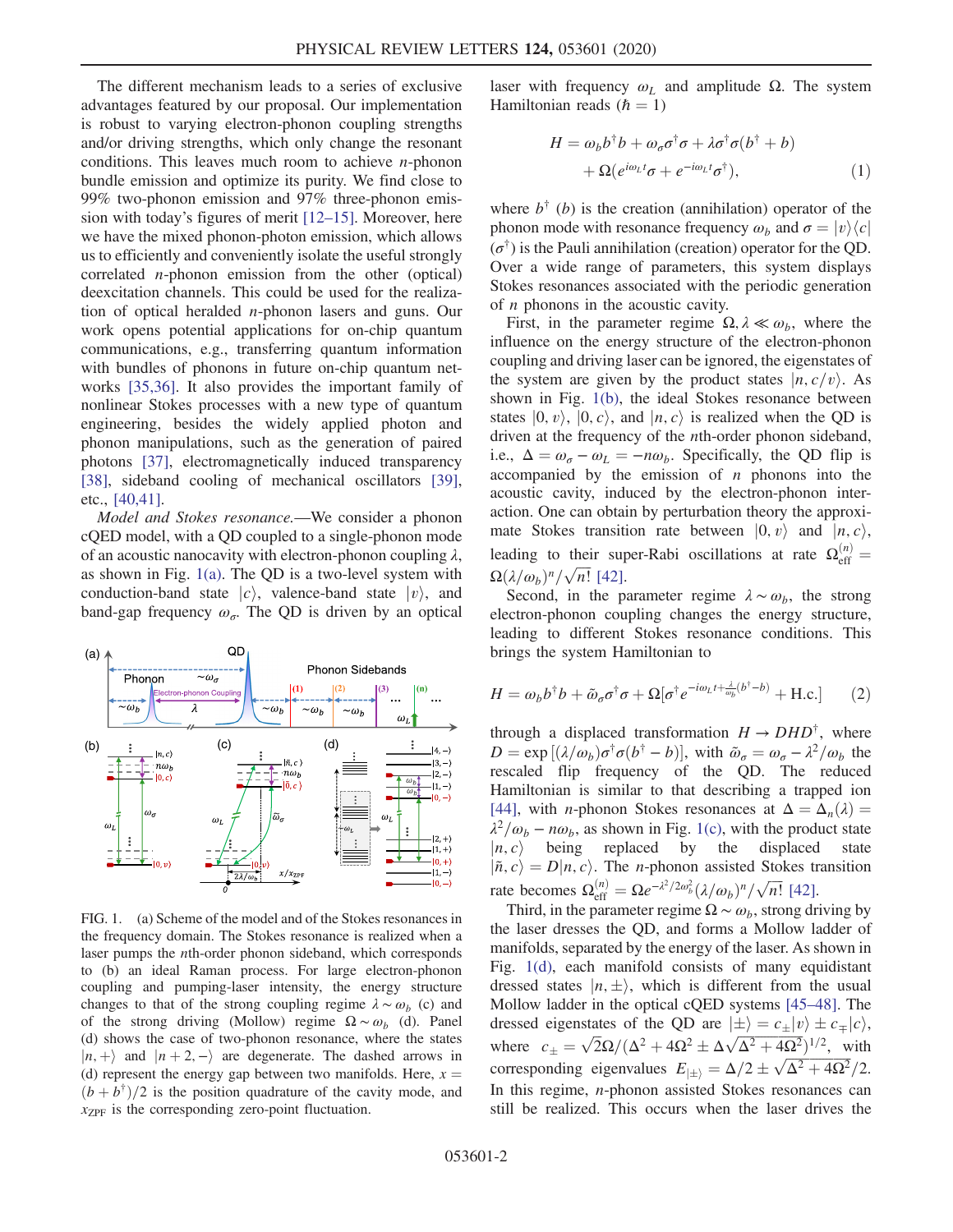<span id="page-2-0"></span>

FIG. 2. Super-Rabi oscillations as seen through the population dynamics  $P_{jk}(t) = |\langle j, k | \psi(t) \rangle|^2$   $(j = n, \tilde{n}$  and  $k = c, v, +, -)$ with  $n = 2$ , 3 corresponding to the main and inset parts, respectively. The solid lines and dots correspond to the exact numerical results and the analytical approximate solutions based on  $\Omega_{\text{eff}}^{(n)}$  [\[42\]](#page-5-13), respectively. System parameters are (a)  $\lambda/\omega_b =$ 0.03,  $\Omega/\omega_b = 0.003$ , (b)  $\lambda/\omega_b = 0.1$ ,  $\Omega/\omega_b = 0.003$ , (c)  $\lambda/\omega_b = 0.03$ ,  $\Omega/\omega_b = 0.8$ , corresponding to the regimes of Figs. [1\(b\),](#page-1-0) [1\(c\)](#page-1-0), and [1\(d\),](#page-1-0) respectively.

transition  $|+\rangle \leftrightarrow |-\rangle$ , at  $\Delta = \Delta_n(\Omega) = -\sqrt{(n\omega_b)^2 - 4\Omega^2}$ . The corresponding *n*-phonon transition rate is  $\Omega_{\text{eff}}^{(n)} =$  $\frac{(-1)^n \Omega(\lambda/\omega_b)^n \prod_{k=1}^{n-1} (nc^2 - k)}{[(n-1)! \sqrt{n}]}$  [\[42\]](#page-5-13).

We illustrate the above discussion in Fig. [2,](#page-2-0) where we present the essentially perfect super-Rabi oscillations  $|0, v\rangle \leftrightarrow |n, c\rangle, |0, v\rangle \leftrightarrow |\tilde{n}, c\rangle, \text{ and } |0, +\rangle \leftrightarrow |n, -\rangle, \text{ in }$ the absence of dissipation. This shows that, in these three different regimes, the two- and three-phonon states are periodically generated with high fidelity, thanks to the Stokes processes. This is the basic mechanism for the highpurity *n*-phonon bundle emission. Comparing Figs.  $2(a)$ and [2\(b\)](#page-2-0), [2\(c\)](#page-2-0), one can see how increasing  $\lambda$  and  $\Omega$  speeds up the super-Rabi oscillations, as is also clear from the approximate analytical solutions  $\Omega_{\text{eff}}^{(n)}$  which can be seen to provide an excellent agreement in all three regimes. As shown below, higher frequencies of oscillations will yield higher *n*-phonon bundle emission rates.

N-phonon bundle emission.—The system dissipation has to be considered to trigger the emission. This is implemented with a Lindblad-type master equation  $d\rho/dt =$  $-i[H,\rho] + \kappa \mathcal{L}[b] + \gamma \mathcal{L}[\sigma] + \gamma_{\phi} \mathcal{L}[\sigma^{\dagger} \sigma]$  [\[49\]](#page-6-1), where  $\mathcal{L}[O] =$  $(2O\rho O^{\dagger} - \rho O^{\dagger} O - O^{\dagger} O \rho)/2$ , κ (γ) is the cavity (QD) decay rate, and  $\gamma_{\phi}$  is the rate of pure dephasing of the QD. Dissipation transfers the above intracavity  $n$ -phonon states to bundles of strongly correlated phonons outside of the cavity. A first unambiguous evidence of strong correlations of the emitted phonons is given by the equal-time nth-order phonon correlation  $q^{(n)} = \langle b^{\dagger n}b^n \rangle / \langle b^{\dagger}b \rangle^n$ . Figure [3\(a\)](#page-2-1) shows the sharp resonances to all orders of

<span id="page-2-1"></span>

FIG. 3. (a) Equal-time *n*th-order correlation functions  $q^{(n)}$  as a function of  $\Delta/\omega_b$ . (b)–(c) Correlation function  $q^{(2)}$  for different  $\lambda/\omega_b$  (b) and  $\Omega/\omega_b$  (c). The dashed lines indicate the *n*-phonon resonances  $\Delta = -n\omega_b$ ,  $\Delta = \Delta_n(\lambda)$ , and  $\Delta = \Delta_n(\Omega)$ . System parameters are (a)  $\lambda/\omega_b = 0.03$ ,  $\Omega/\omega_b = 0.003$ , (b)  $\Omega/\omega_b =$ 0.003, (c)  $\lambda/\omega_b = 0.03$ , and  $\kappa/\omega_b = 0.002$ ,  $\gamma/\omega_b = 0.0002$ , and  $\gamma_{\phi}/\omega_{b} = 0.0004$  for panels (a)–(c).

these correlation functions, clearly associated to the Stokes resonances  $\Delta = -n\omega_b$  in the weak-coupling and lowdriving regime. Note furthermore how a dip inside the bunching peak is observed right at the two-phonon resonance rather than a superbunching peak, as could be expected for multiphonon emission. The system enters a new regime of emission, namely, of strongly correlated bundles. As shown in Figs. [3\(b\)](#page-2-1) and [3\(c\)](#page-2-1), with increasing  $\lambda$ and Ω, the resonances in  $g^{(2)}$  shift along the curves  $\Delta =$  $\Delta_n(\lambda)$  and  $\Delta = \Delta_n(\Omega)$ , respectively. Figure [3](#page-2-1) also shows collectively that the frequency differences between the  $n$ and  $(n + 1)$ -phonon resonances ( $~\sim \omega_b$ ) are almost independent of the value of  $n$ , which is another clear signature of Stokes resonances (cf. Fig. [1\)](#page-1-0). Interestingly, even for large  $n$ , the optimum pumping frequency to realize  $n$ -phonon emission can be well resolved under the conditions  $\omega_b \gg \kappa$ ,  $\gamma$ , since the off-resonant phonon excitations are then strongly suppressed. This allows high purity  $n$ -phonon emission also for large  $n$  [\[42\]](#page-5-13). Since the order  $n$  of the bundle can be controlled simply by adjusting the frequency of the pumping laser, our proposal realizes a versatile optically controlled multiphonon source.

The correlation functions  $g^{(n)}$  do not guarantee an actual n-phonon emission, although it reveals strong phonon correlations at the Stokes resonances. This failure is manifest from the resonant dip sitting on the superbunching peak when the system enters the pure-bundle emission regime, in which case  $q^{(n)}$  breaks down as single phonons lose meaning and correlations between bundles themselves should be considered instead, which is achieved through generalized correlation functions  $g_m^{(n)}$  [\[42\]](#page-5-13). They show that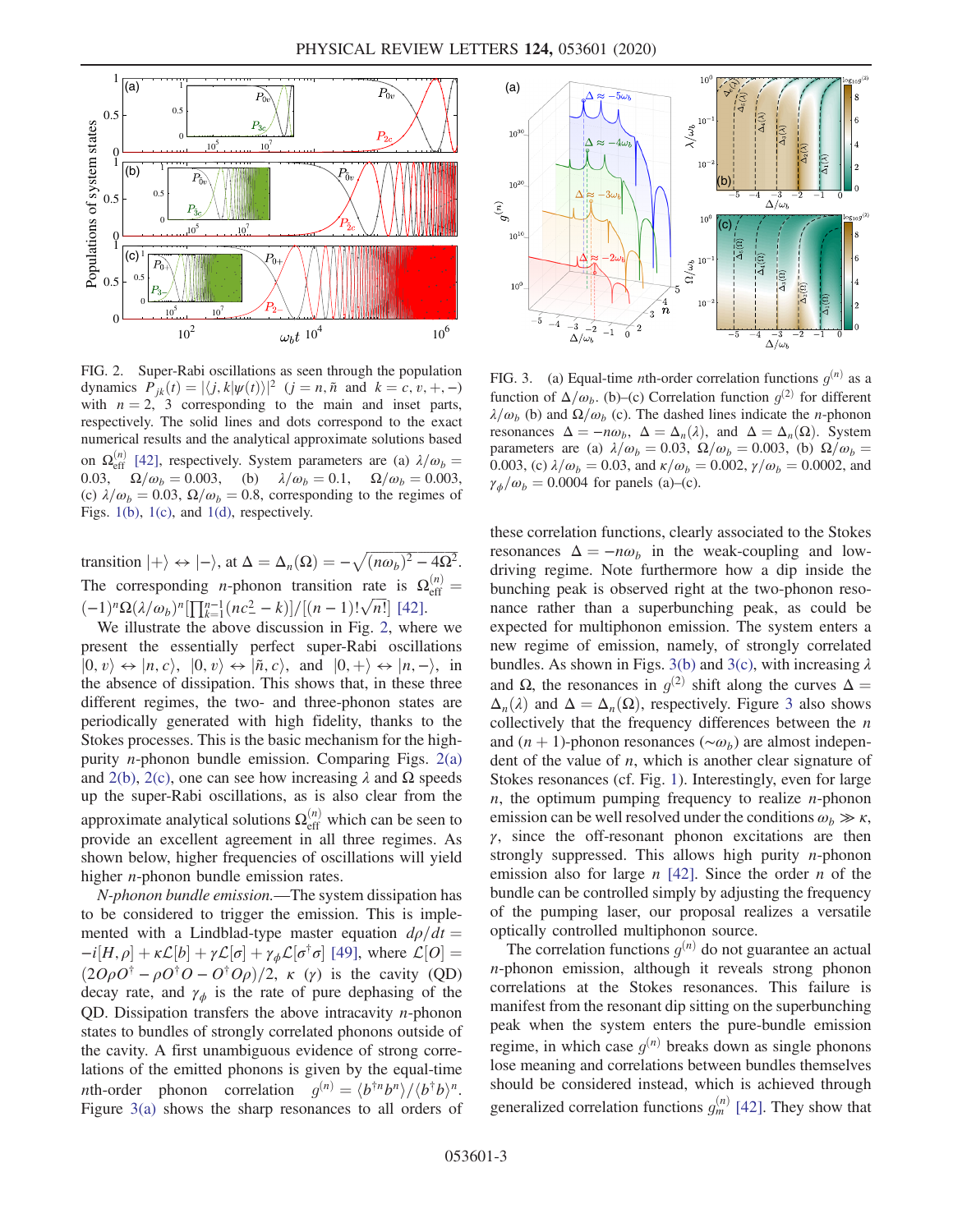<span id="page-3-0"></span>

FIG. 4. (a)–(c) Small fraction of a quantum trajectory in the regime of two-phonon emission. The inset bar graphs show the total number of single-, two- and  $2n$ -phonon ( $n = 2$ ) clicks over 25 quantum trajectories. (d)–(f) Full density matrices of the system at the times indicated with purple arrows in the trajectory, showing the cascade-emission process. System parameters are  $\lambda/\omega_b = 0.1, \ \Omega/\omega_b = 0.2, \ \kappa/\omega_b = 0.002, \ \gamma/\omega_b = 0.0002, \text{ and}$  $\gamma_{\phi}/\omega_{b} = 0.0004$ , satisfying the regime around the sweet point  $\kappa \approx 10 \Omega_{\text{eff}}^{(2)}$  [\[42\].](#page-5-13)

bundles can be antibunched (n-phonon guns), uncorrelated (n-phonon laser), or bunched (thermal states of bundles). To prove  $n$ -phonon emission, we turn to Monte Carlo simulations [\[4\]](#page-4-6). In this way, one can follow individual trajectories of the system and record phonon clicks whenever the system undergoes a quantum jump. Figures  $4(a) - 4(c)$  $4(a) - 4(c)$  show a tiny fraction of a quantum trajectory during a two-phonon emission (a larger fraction is shown in Ref. [\[42\]](#page-5-13)) under the Stokes resonance. In this segment, the two-phonon state is initially occupied with a probability greater than 30%, while the probability for the one-phonon state is smaller than 0.1%. When the system undergoes a quantum collapse of its wave function triggered by dissipation, it is thus exceedingly more likely to realize the two-phonon state. This occurs with the emission of a first phonon that leaves the system in the one-phonon state with almost unit probability, also highly likely to be emitted during the cavity lifetime, and thus shortly after the first phonon, completing the two-phonon bundle emission. As a result, the system has emitted two strongly-correlated phonons in a very short temporal window. The system that is left in the phonon-vacuum and the excited state of the QD can then resume the cycle after a direct photon emission  $|0, c\rangle \rightarrow |0, v\rangle$  from the QD flip. In the next cycle, the system undergoes the same cascade emission of phonon pair, each accompanied by a single photon emission, which can be used for heralding purposes (e.g., with a delay line). The emitted single photon does not disturb the phonon bundle thanks to their different nature. The inset bar graphs in Fig. [4\(a\)](#page-3-0) show that the overall two-phonon emission is the largely dominant process in this regime, chosen as the optimal two-phonon resonant condition including the influence of the electron-phonon coupling and of the driving laser. It also shows that the undesired  $2n$ -phonon bundle emission ( $n = 2$ ) with a probability close to 1% is negligible [\[42\].](#page-5-13) This corresponds to two-phonon emission rates as high as  $\approx 1.1 \times 10^9$ /s when  $\omega_b/2\pi = 1$  THz, for the chosen values of  $\Omega$  and  $\lambda$ . The emitted *n*-phonon bundle has an intrinsic and characteristic temporal structure as a result of its dynamical character, which corresponds to the spontaneous emission of a Fock state [\[4\].](#page-4-6) As shown in Figs. [4\(d\)](#page-3-0)–4(f), initially, the system is essentially in a quantum superposition of the states  $|0, v\rangle$  and  $|n, c\rangle$ . It then experiences a rapid cascade emission through the Fock states  $|n_i\rangle$  (0 <  $n_i$  < n) in a short time window. Here,  $n = 2$ and  $n_i = 1$  show the cascaded two-phonon emission (other cases are shown in Ref. [\[42\]\)](#page-5-13).

Discussions of purity and experimental feasibility.—In an actual system, or with exact numerical simulations, there is always a contamination of the *n*-phonon emission by other processes, even when the system is driven at a perfect n-phonon assisted Stokes resonance. In our case, this comes chiefly from off-resonant m-phonon emission  $(m \neq n)$ . We thus calculate numerically the purity  $\Pi_n$  of *n*phonon emission, which is defined as  $\Pi_n = \bar{P}_n / \sum_{n_i=1}^n \bar{P}_{n_i}$ [\[4,50\]](#page-4-6), where  $\bar{P}_{n_i}$  is obtained by sampling the phonon-state populations in time-windows T chosen at random times for numerous trajectories of the Monte Carlo simulation, until enough statistics is acquired to ensure convergence of the probability distribution. Figure [5](#page-3-1) shows that two- and threephonon emissions with high purities  $(> 95\%)$  can be realized in a wide range of parameters for  $\kappa/\omega_b$  and  $\lambda/\omega_b$ , under the Stokes conditions. The effect of offresonant phonon emission on the purity is more notable for larger cavity decay rates. Especially, as  $n$  increases, this

<span id="page-3-1"></span>

FIG. 5. Purities of (a) two-phonon and (b) three-phonon emissions vs  $\lambda/\omega_b$  and  $\kappa/\omega_b$  when  $\Omega/\omega_b = 0.2$ . (c) Vertical cuts of the purity along the arrows in (a) and (b). The solid and dashed lines correspond to  $\lambda/\omega_b = 0.06$  and  $\lambda/\omega_b = 0.1$ , respectively. (d) Horizontal cuts of the purity along the arrows in (a) and (b). Inset: Purities vs  $\Omega/\omega_b$  when  $\lambda/\omega_b = 0.1$  and  $\kappa/\omega_b = 0.002$ . System parameters are  $\gamma/\omega_b = 0.0002$  and  $\gamma_\phi/\omega_b = 0.0004$ .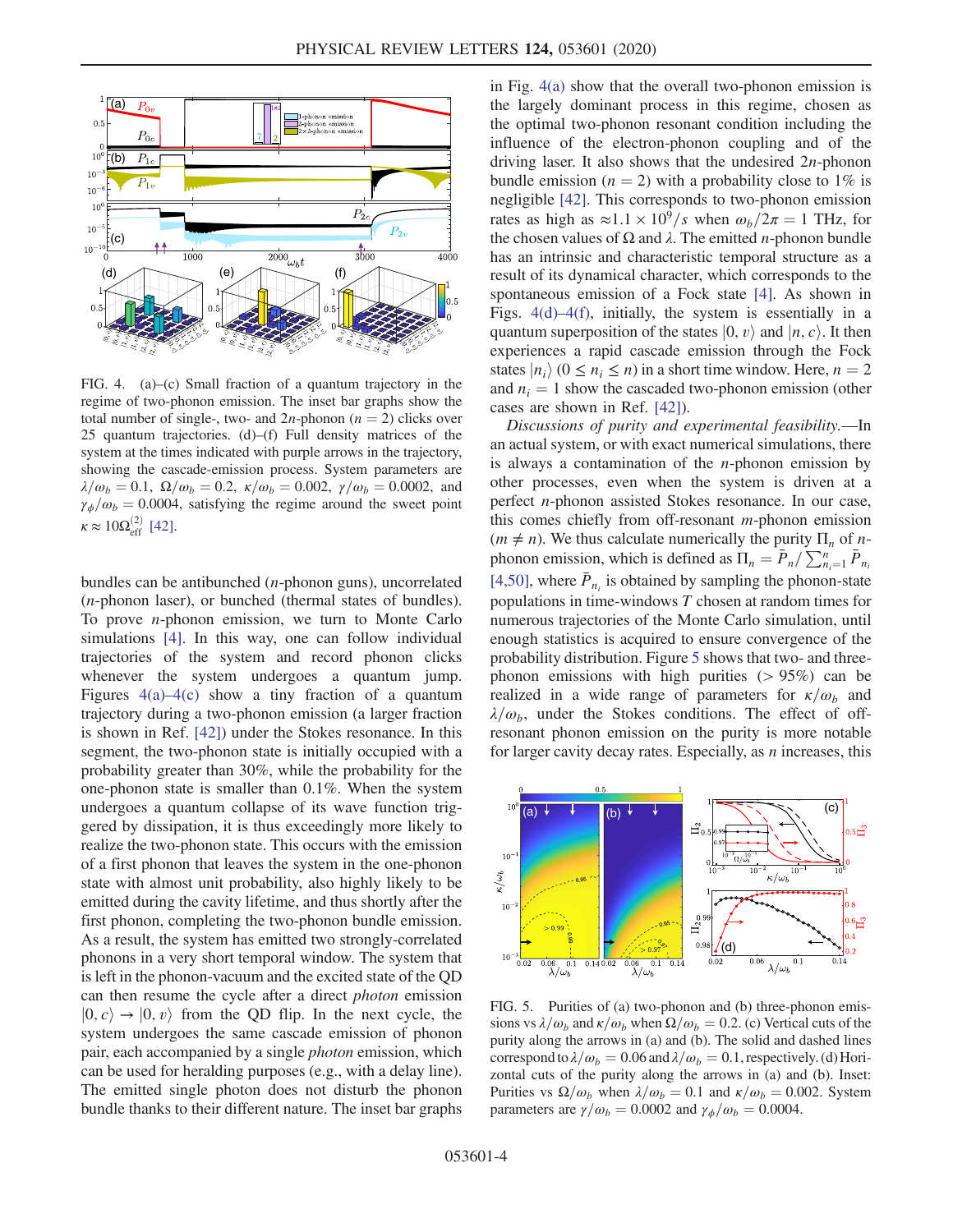effect is more obvious due to the occurrence of more offresonant transitions. Moreover, increasing  $\lambda/\omega_b$  can enhance (decrease) the three-phonon (two-phonon) emission purity by enhancing the high-order phonon sideband processes. More interestingly, the inset of Fig. [5\(c\)](#page-3-1) shows that high purities  $(> 97\%)$  are robust with the driving amplitude  $\Omega$ , since increasing  $\Omega$  cannot extremely enhance the effective Rabi frequency for this regime. Note that throughout, we have considered realistic values of pure dephasing for the QD. Its effect is basically negligible on the purity since bundles are quickly emitted in a fast cascaded emission following the wave function collapse, prior to which the cavity is in the vacuum and shielded from QD dephasing [\[42\].](#page-5-13)

Regarding experimental implementations, while we have considered here a semiconductor system with a quantum dot coupled to a THz acoustic nanocavity, our proposal is not limited to this particular architecture and could be implemented or adapted in a variety of platforms. For our specific design, the theoretical model predicts that the current technology [12–[15\]](#page-4-8) should already be able to deliver around 99% two-phonon and 97% three-phonon emission ( $\omega_b/2\pi = 1$  THz,  $\omega_\sigma/2\pi = 100$  THz,  $\Omega/2\pi = 0.2$  THz,  $\lambda/2\pi = 0.1$  THz,  $\kappa/2\pi = 2$  GHz,  $\lambda/2\pi = 0.1$  THz,  $\kappa/2\pi = 2$  GHz,  $\gamma/2\pi=0.2$  GHz, and  $\gamma_{\phi}/2\pi=0.4$  GHz). A direct observation of our phenomenon could be made with a nanocalorimeter, where phonons are converted into electrons by interactions between the nanocavity and the electron gas (transducer), thus allowing phonon counting and other types of statistical processing [\[51,52\]](#page-6-2) with well-controlled electronics.

Conclusions—We have proposed an efficient method for producing n-phonon bundle emission based on the Stokes process. The bundle emission with high purity  $(> 97\%)$  is obtained over a wide range of parameters. The purity of the  $n$ -phonon emission depends on the cavity decay and the electron-phonon coupling strength, and is robust with the strength of the pumping laser. The proposal is easily tunable simply by adjusting the frequency of the pumping laser, allowing essentially pure two- and three-phonon emissions with the currently available technology. Our work can also be extended to periodic bundle emission of phonons by using the collective properties of a combshaped ensemble of QDs [\[53\],](#page-6-3) which is attractive for applications that are clocked in periodic time intervals.

We thank E. del Valle and C. S. Muñoz for discussions. We gratefully acknowledge use of the open source Python numerical packages Numpy, Scipy, and QuTiP [\[54\]](#page-6-4). This work is supported by the National Science Foundation of China (Grants No. 11822502, No. 11974125, and No. 11875029), the National Key Research and Development Program of China Grant No. 2016YFA0301203. F. N. is supported in part by the MURI Center for Dynamic Magneto-Optics via the Air Force Office of Scientific Research (AFOSR) (FA9550-14- 1-0040), Army Research Office (ARO) (Grant No. W911NF-18-1-0358), Asian Office of Aerospace Research and Development (AOARD) (Grant No. FA2386-18-1-4045), Japan Science and Technology Agency (JST) (via the Q-LEAP program, and the CREST Grant No. JPMJCR1676), Japan Society for the Promotion of Science (JSPS) (JSPS-RFBR Grant No. 17-52-50023, and JSPS-FWO Grant No. VS.059.18N), the RIKEN-AIST Challenge Research Fund. and the NTT Physics and Informatics Labs.

<span id="page-4-1"></span><span id="page-4-0"></span>[\\*](#page-0-0) xinyoulu@hust.edu.cn

[†](#page-0-0) yingwu2@126.com

- <span id="page-4-2"></span>[1] A. Kubanek, A. Ourjoumtsev, I. Schuster, M. Koch, P. W. H. Pinkse, K. Murr, and G. Rempe, Two-Photon Gateway in One-Atom Cavity Quantum Electrodynamics, [Phys. Rev.](https://doi.org/10.1103/PhysRevLett.101.203602) Lett. 101[, 203602 \(2008\)](https://doi.org/10.1103/PhysRevLett.101.203602).
- [2] Y. Ota, S. Iwamoto, N. Kumagai, and Y. Arakawa, Spontaneous Two-Photon Emission from a Single Quantum Dot, Phys. Rev. Lett. 107[, 233602 \(2011\).](https://doi.org/10.1103/PhysRevLett.107.233602)
- <span id="page-4-6"></span>[3] A. Gonzalez-Tudela, F. P. Laussy, C. Tejedor, M. J. Hartmann, and E. del Valle, Two-photon spectra of quantum emitters, New J. Phys. 15[, 033036 \(2013\)](https://doi.org/10.1088/1367-2630/15/3/033036).
- [4] C. S. Muñoz, E. del Valle, A. G. Tudela, K. Müller, S. Lichtmannecker, M. Kaniber, C. Tejedor, J. Finley, and F. P. Laussy, Emitters of N-photon bundles, [Nat. Photonics](https://doi.org/10.1038/nphoton.2014.114) 8, [550 \(2014\)](https://doi.org/10.1038/nphoton.2014.114).
- [5] Y. Chang, A. González-Tudela, C. S. Muñoz, C. Navarrete-Benlloch, and T. Shi, Deterministic Down-Converter and Continuous Photon-Pair Source Within the Bad-Cavity Limit, Phys. Rev. Lett. 117[, 203602 \(2016\)](https://doi.org/10.1103/PhysRevLett.117.203602).
- <span id="page-4-3"></span>[6] A. F. Kockum, A. Miranowicz, V. Macrì, S. Savasta, and F. Nori, Deterministic quantum nonlinear optics with single atoms and virtual photons, Phys. Rev. A 95[, 063849 \(2017\).](https://doi.org/10.1103/PhysRevA.95.063849)
- <span id="page-4-4"></span>[7] D. J. Gauthier, Q. L. Wu, S. E. Morin, and T. W. Mossberg, Realization of a Continuous-Wave, Two-Photon Optical Laser, [Phys. Rev. Lett.](https://doi.org/10.1103/PhysRevLett.68.464) 68, 464 (1992).
- <span id="page-4-5"></span>[8] M. D'Angelo, M. V. Chekhova, and Y. Shih, Two-Photon Diffraction and Quantum Lithography, [Phys. Rev. Lett.](https://doi.org/10.1103/PhysRevLett.87.013602) 87, [013602 \(2001\).](https://doi.org/10.1103/PhysRevLett.87.013602)
- <span id="page-4-7"></span>[9] I. Afek, O. Ambar, and Y. Silberberg, High-NOON states by mixing quantum and classical light, [Science](https://doi.org/10.1126/science.1188172) 328, 879 [\(2010\).](https://doi.org/10.1126/science.1188172)
- [10] M. V. Gustafsson, T. Aref, A. F. Kockum, M. K. Ekström, G. Johansson, and P. Delsing, Propagating phonons coupled to an artificial atom, Science 346[, 207 \(2014\).](https://doi.org/10.1126/science.1257219)
- <span id="page-4-8"></span>[11] M. C. Kuzyk and H. L. Wang, Scaling Phononic Quantum Networks of Solid-State Spins with Closed Mechanical Subsystems, Phys. Rev. X 8[, 041027 \(2018\).](https://doi.org/10.1103/PhysRevX.8.041027)
- [12] P. Borri, W. Langbein, S. Schneider, and U. Woggon, Ultralong Dephasing Time in InGaAs Quantum Dots, [Phys.](https://doi.org/10.1103/PhysRevLett.87.157401) Rev. Lett. 87[, 157401 \(2001\).](https://doi.org/10.1103/PhysRevLett.87.157401)
- [13] E. M. Weig, R. H. Blick, T. Brandes, J. Kirschbaum, W. Wegscheider, M. Bichler, and J. P. Kotthaus, Single-Electron-Phonon Interaction in a Suspended Quantum Dot Phonon Cavity, Phys. Rev. Lett. 92[, 046804 \(2004\)](https://doi.org/10.1103/PhysRevLett.92.046804).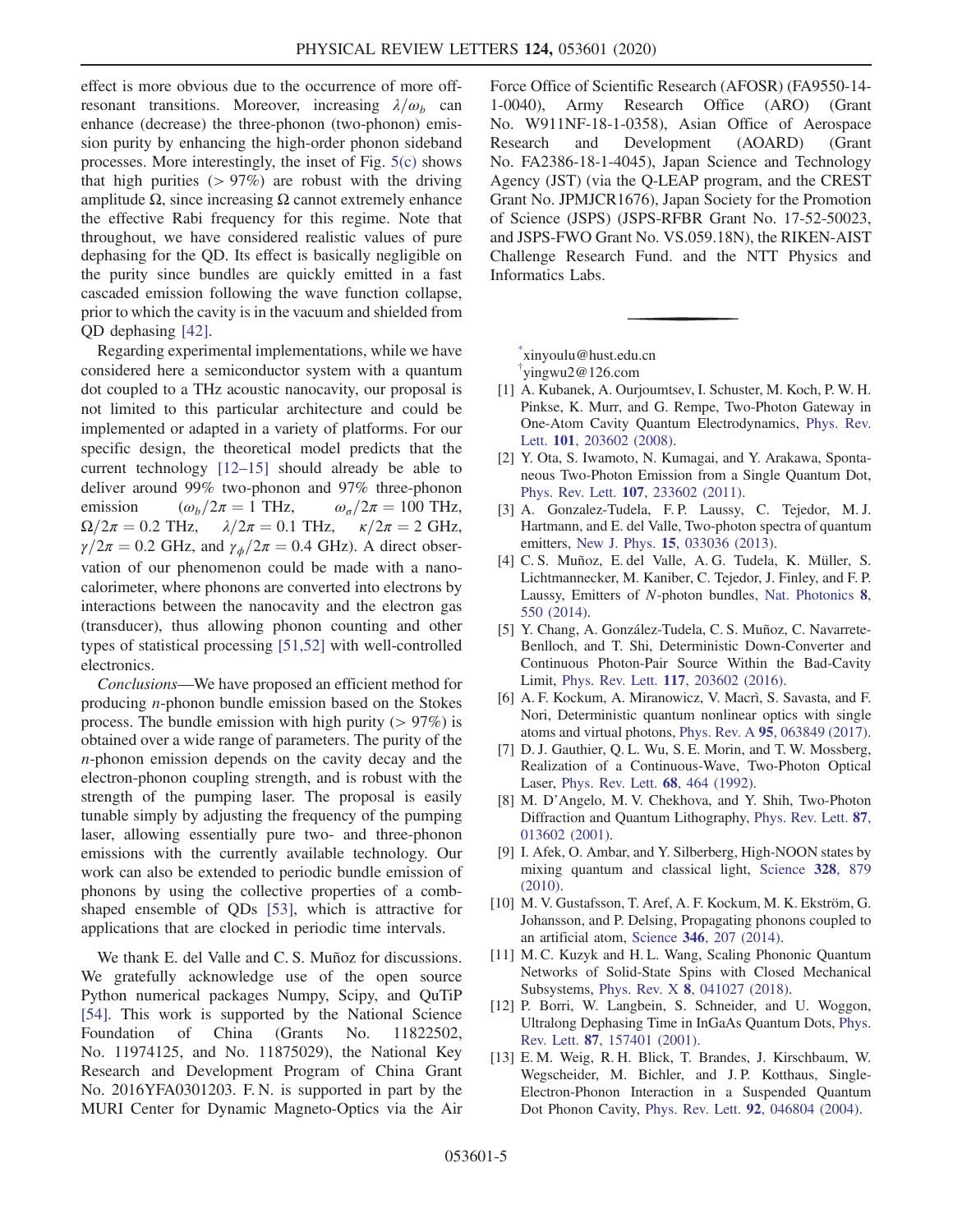- [14] G. Rozas, M. F. P. Winter, B. Jusserand, A. Fainstein, B. Perrin, E. Semenova, and A. Lemaître, Lifetime of THz Acoustic Nanocavity Modes, [Phys. Rev. Lett.](https://doi.org/10.1103/PhysRevLett.102.015502) 102, 015502 [\(2009\).](https://doi.org/10.1103/PhysRevLett.102.015502)
- [15] E. Stock, M.-R. Dachner, T. Warming, A. Schliwa, A. Lochmann, A. Hoffmann, A. I. Toropov, A. K. Bakarov, I. A. Derebezov, M. Richter, V. A. Haisler, A. Knorr, and D. Bimberg, Acoustic and optical phonon scattering in a single In(Ga)As quantum dot, [Phys. Rev. B](https://doi.org/10.1103/PhysRevB.83.041304) 83, 041304 [\(2011\).](https://doi.org/10.1103/PhysRevB.83.041304)
- [16] Ö. O. Soykal, R. Ruskov, and C. Tahan, Sound-Based Analogue of Cavity Quantum Electrodynamics in Silicon, Phys. Rev. Lett. 107[, 235502 \(2011\).](https://doi.org/10.1103/PhysRevLett.107.235502)
- [17] A. Fainstein, N. D. Lanzillotti-Kimura, B. Jusserand, and B. Perrin, Strong Optical-Mechanical Coupling in a Vertical GaAs/AlAs Microcavity for Subterahertz Phonons and Near-Infrared Light, [Phys. Rev. Lett.](https://doi.org/10.1103/PhysRevLett.110.037403) 110, 037403 [\(2013\).](https://doi.org/10.1103/PhysRevLett.110.037403)
- [18] Y. T. Xu, W. Fu, C.-l. Zou, Z. Shen, and H. X. Tang, High quality factor surface Fabry-Perot cavity of acoustic waves, [Appl. Phys. Lett.](https://doi.org/10.1063/1.5013161) 112, 073505 (2018).
- [19] P. Kharela, Y. W. Chu, M. Power, W. H. Renninger, R. J. Schoelkopf, and P. T. Rakichb, Ultra-high-Q phononic resonators on-chip at cryogenic temperatures, [APL Photon](https://doi.org/10.1063/1.5026798)ics 3[, 066101 \(2018\).](https://doi.org/10.1063/1.5026798)
- <span id="page-5-0"></span>[20] J. Kabuss, A. Carmele, T. Brandes, and A. Knorr, Optically Driven Quantum Dots as Source of Coherent Cavity Phonons: A Proposal for a Phonon Laser Scheme, [Phys.](https://doi.org/10.1103/PhysRevLett.109.054301) Rev. Lett. 109[, 054301 \(2012\).](https://doi.org/10.1103/PhysRevLett.109.054301)
- [21] W. Maryam, A. V. Akimov, R. P. Campion, and A. J. Kent, Dynamics of a vertical cavity quantum cascade phonon laser structure, [Nat. Commun.](https://doi.org/10.1038/ncomms3184) 4, 2184 (2013).
- [22] H. X. Han, B. W. Li, S. Volz, and Y. A. Kosevich, Ultracompact Interference Phonon Nanocapacitor for Storage and Lasing of Coherent Terahertz Lattice Waves, [Phys. Rev.](https://doi.org/10.1103/PhysRevLett.114.145501) Lett. 114[, 145501 \(2015\)](https://doi.org/10.1103/PhysRevLett.114.145501).
- <span id="page-5-1"></span>[23] M.-A. Lemonde, S. Meesala, A. Sipahigil, M. J. A. Schuetz, M. D. Lukin, M. Loncar, and P. Rabl, Phonon Networks with Silicon-Vacancy Centers in Diamond Waveguides, Phys. Rev. Lett. 120[, 213603 \(2018\).](https://doi.org/10.1103/PhysRevLett.120.213603)
- [24] G. Calajó, M. J. A. Schuetz, H. Pichler, M. D. Lukin, P. Schneeweiss, J. Volz, and P. Rabl, Quantum acousto-optic control of light-matter interactions in nanophotonic networks, Phys. Rev. A 99[, 053852 \(2019\)](https://doi.org/10.1103/PhysRevA.99.053852).
- <span id="page-5-2"></span>[25] T.R. Hartke, Y.-Y. Liu, M.J. Gullans, and J.R. Petta, Microwave Detection of Electron-Phonon Interactions in a Cavity-Coupled Double Quantum Dot, [Phys. Rev. Lett.](https://doi.org/10.1103/PhysRevLett.120.097701) 120[, 097701 \(2018\).](https://doi.org/10.1103/PhysRevLett.120.097701)
- [26] M. J. Gullans, J. M. Taylor, and J. R. Petta, Probing electron-phonon interactions in the charge-photon dynamics of cavity-coupled double quantum dots, [Phys. Rev. B](https://doi.org/10.1103/PhysRevB.97.035305) 97, [035305 \(2018\).](https://doi.org/10.1103/PhysRevB.97.035305)
- <span id="page-5-3"></span>[27] M. J. A. Schuetz, E. M. Kessler, G. Giedke, L. M. K. Vandersypen, M. D. Lukin, and J. I. Cirac, Universal Quantum Transducers Based on Surface Acoustic Waves, [Phys. Rev.](https://doi.org/10.1103/PhysRevX.5.031031) X 5[, 031031 \(2015\)](https://doi.org/10.1103/PhysRevX.5.031031).
- [28] R. Manenti, A. F. Kockum, A. Patterson, T. Behrle, J. Rahamim, G. Tancredi, F. Nori, and P. J. Leek, Circuit quantum acoustodynamics with surface acoustic waves, [Nat. Commun.](https://doi.org/10.1038/s41467-017-01063-9) 8, 975 (2017).
- <span id="page-5-4"></span>[29] Y. W. Chu, P. Kharel, T. Yoon, L. Frunzio, P. T. Rakich, and R. J. Schoelkopf, Creation and control of multi-phonon Fock states in a bulk acoustic-wave resonator, [Nature](https://doi.org/10.1038/s41586-018-0717-7) (London) 563[, 666 \(2018\)](https://doi.org/10.1038/s41586-018-0717-7).
- [30] K. J. Satzinger, Y. P. Zhong, H.-S. Chang, G. A. Peairs, A. Bienfait, M-H. Chou, A. Y. Cleland, C. R. Conner, É. Dumur, J. Grebel, I. Gutierrez, B. H. November, R. G. Povey, S. J. Whiteley, D. D. Awschalom, D. I. Schuster, and A. N. Cleland, Quantum control of surface acousticwave phonons, [Nature \(London\)](https://doi.org/10.1038/s41586-018-0719-5) 563, 661 (2018).
- <span id="page-5-5"></span>[31] K. Toyoda, R. Hiji, A. Noguchi, and S. Urabe, Hong-Ou-Mandel interference of two phonons in trapped ions, [Nature](https://doi.org/10.1038/nature15735) (London) 527[, 74 \(2015\).](https://doi.org/10.1038/nature15735)
- [32] J. H. Zhang, M. Um, D. S. Lv, J.-N. Zhang, L.-M. Duan, and K. Kim, NOON States of Nine Quantized Vibrations in Two Radial Modes of a Trapped Ion, [Phys. Rev. Lett.](https://doi.org/10.1103/PhysRevLett.121.160502) 121, [160502 \(2018\).](https://doi.org/10.1103/PhysRevLett.121.160502)
- <span id="page-5-6"></span>[33] X. Y. Chu, X. Honga, P. Zou, J. Men, and Y. C. Liu, Ultrasensitive protein detection in terms of multiphonon resonance Raman scattering in ZnS nanocrystals, [Appl.](https://doi.org/10.1063/1.3601917) Phys. Lett. 98[, 253703 \(2011\).](https://doi.org/10.1063/1.3601917)
- <span id="page-5-8"></span><span id="page-5-7"></span>[34] D. V. Strekalov, A bundle of photons, [Nat. Photonics](https://doi.org/10.1038/nphoton.2014.144) 8, 500 [\(2014\).](https://doi.org/10.1038/nphoton.2014.144)
- [35] S. J. M. Habraken, K. Stannigel, M. D. Lukin, P. Zoller, and P. Rabl, Continuous mode cooling and phonon routers for phononic quantum networks, [New J. Phys.](https://doi.org/10.1088/1367-2630/14/11/115004) 14, 115004 [\(2012\).](https://doi.org/10.1088/1367-2630/14/11/115004)
- [36] A. Bienfait, K. J. Satzinger, Y. P. Zhong, H.-S. Chang, M.-H. Chou, C. R. Conner, É. Dumur, J. Grebel, G. A. Peairs, R. G. Povey, and A. N. Cleland, Phonon-mediated quantum state transfer and remote qubit entanglement, Science 364[, 368 \(2019\)](https://doi.org/10.1126/science.aaw8415).
- <span id="page-5-9"></span>[37] V. Balić, D. A. Braje, P. Kolchin, G. Y. Yin, and S. E. Harris, Generation of Paired Photons with Controllable Waveforms, Phys. Rev. Lett. 94[, 183601 \(2005\)](https://doi.org/10.1103/PhysRevLett.94.183601).
- <span id="page-5-10"></span>[38] M. D. Eisaman, A. André, F. Massou, M. Fleischhauer, A. S. Zibrov, and M. D. Lukin, Electromagnetically induced transparency with tunable single-photon pulses, [Nature](https://doi.org/10.1038/nature04327) (London) 438[, 837 \(2005\)](https://doi.org/10.1038/nature04327).
- <span id="page-5-12"></span><span id="page-5-11"></span>[39] M. Aspelmeyer, T. J. Kippenberg, and F. Marquardt, Cavity optomechanics, [Rev. Mod. Phys.](https://doi.org/10.1103/RevModPhys.86.1391) 86, 1391 (2014).
- [40] L. Droenner, N. L. Naumann, J. Kabuss, and A. Carmele, Collective enhancements in many-emitter phonon lasing, Phys. Rev. A 96[, 043805 \(2017\)](https://doi.org/10.1103/PhysRevA.96.043805).
- <span id="page-5-13"></span>[41] T. P. Devereaux and R. Hackl, Inelastic light scattering from correlated electrons, [Rev. Mod. Phys.](https://doi.org/10.1103/RevModPhys.79.175) 79, 175 [\(2007\).](https://doi.org/10.1103/RevModPhys.79.175)
- [42] See Supplemental Material at [http://link.aps.org/](http://link.aps.org/supplemental/10.1103/PhysRevLett.124.053601) [supplemental/10.1103/PhysRevLett.124.053601](http://link.aps.org/supplemental/10.1103/PhysRevLett.124.053601) for the analytical calculation of the super-Rabi oscillation frequencies, purity of higher-order emission, effect of pure dephasing, optimization of bundle emission, and quantum correlation of n-phonon bundle, which includes Ref. [43].
- <span id="page-5-14"></span>[43] K. K. W. Ma and C. K. Law, Three-photon resonance and adiabatic passage in the large-detuning Rabi model, [Phys.](https://doi.org/10.1103/PhysRevA.92.023842) Rev. A 92[, 023842 \(2015\)](https://doi.org/10.1103/PhysRevA.92.023842).
- [44] C. A. Blockley, D. F. Walls, and H. Risken, Quantum collapses and revivals in a quantized trap, [Europhys. Lett.](https://doi.org/10.1209/0295-5075/17/6/006) 17[, 509 \(1992\).](https://doi.org/10.1209/0295-5075/17/6/006)